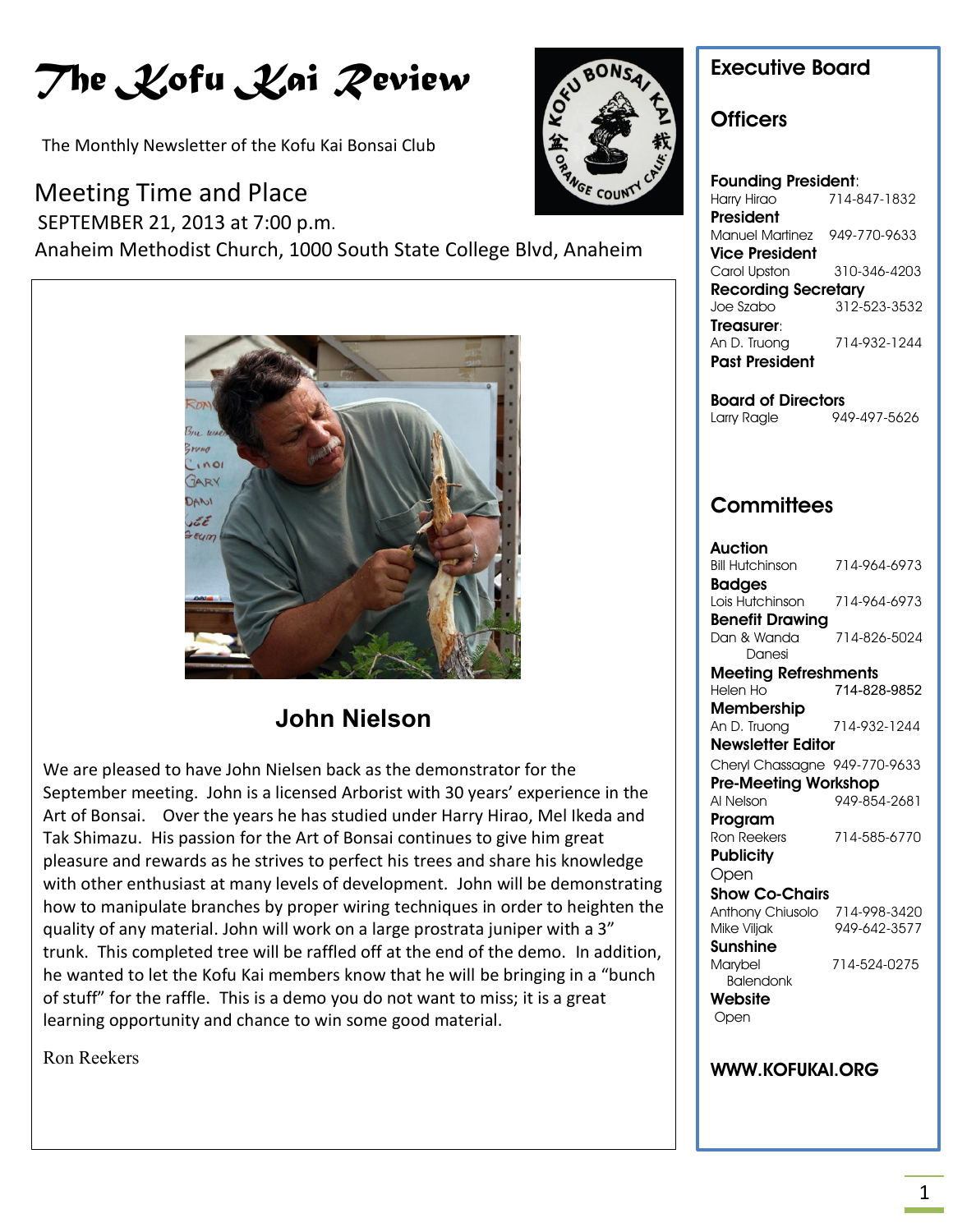## **August Meeting**

*We appreciate all of the members who donated to the Auction last month to once again make it a successful event. It is because of your generious donations that we will be able to continue offering the programs you enjoy***.**

## **NEW MEMBERS WELCOME**

## Mike & Diane Winters, Marshall Anwranto, Vince Nguyen, Steve & Shannon Phillips, George & Clarie Cheung,

Say "Hello" to them when you see them

#### **K O F U B ON S AI K A I - B ON SA I ID EA S**

**BY MARTY MANN** 

**S E PT E M B ER , 2 01 2 ( # 8 5 )**

Growth patterns of most trees begin to slow down at this time. They no longer show signs of vigor or the blush of summer greenery. They will not show autumn colors yet since the chemical changes required do not begin to materialize until late in September. The "Autumnal Equinox" approaches -- the day of equal nights and days that leads us into the fall season, areas in our yard, previously exposed to full sun, have more shade and conversely trees get less light than they are accustomed to having in order to grow. Notice tree locations. Move deciduous trees into cooler areas if you have had recent periods of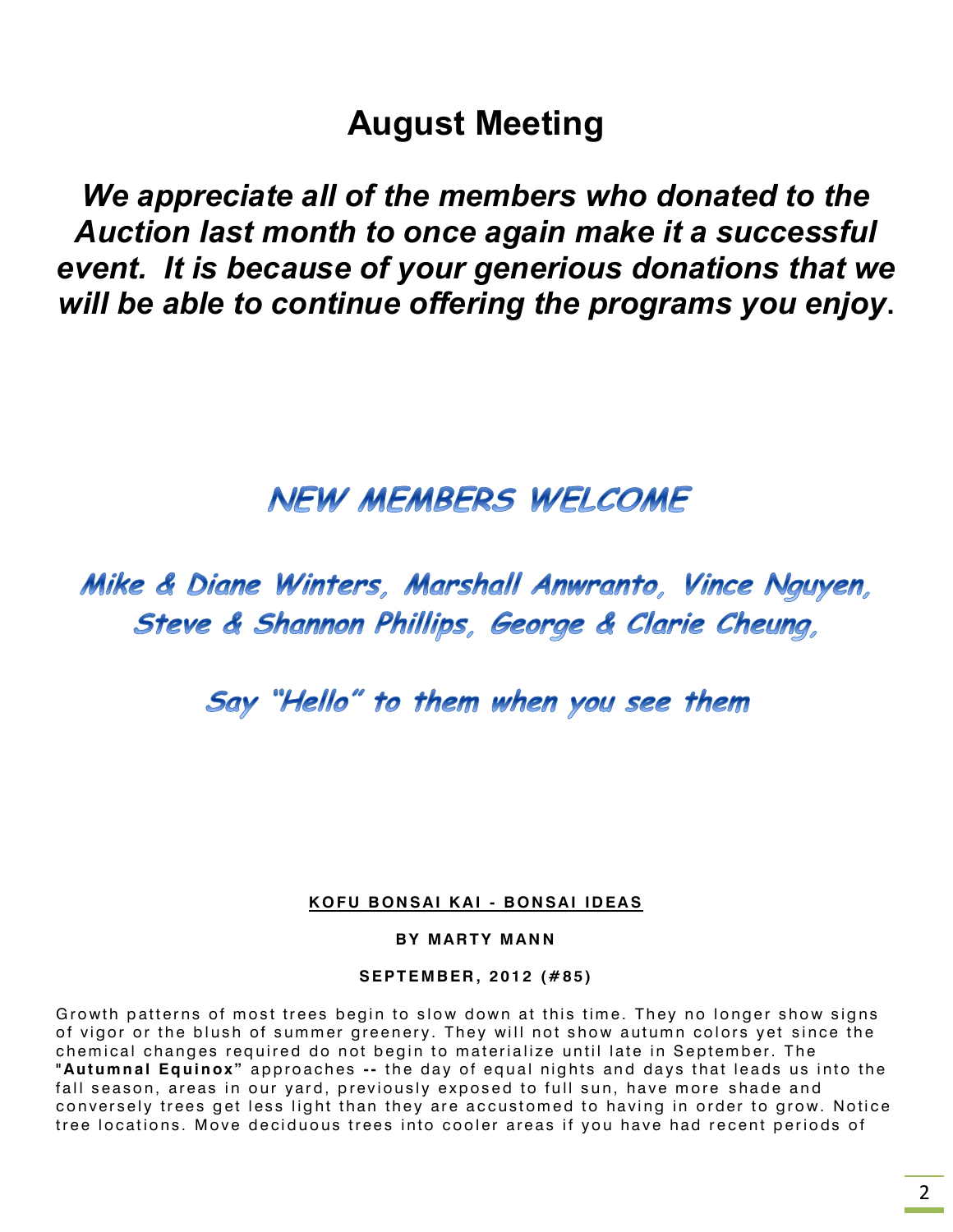regrowth. In spite of periods of cool weather, trees can respond to the warmth of the late summer and develop new foliage.

Fall is generally the end of the luxurious growth of summer and the last spurt of activity before settling down for winter dormancy. Bonsai will no longer grow very much so the need for extensive pruning should be minimal. Since recent growth may have added girth to branches and trunks, check all wired branches to see if they are set and, if they are, remove the wires.

Assuming you have properly reduced the nitrogen feeding during the past few months the fall colors on deciduous trees will show on liquid ambers, maples, gingkoes, hornbeams and zelcova. Cool nights and the effect of equal davs and nights add to this phenomenon. Winter growth generally goes into the lignification of woody branches and trunks.

Fall is an excellent time to gather tree seeds as they ripen. Seeds from oak tree acorns, pine tree cones and many varieties of maples are in profusion--an excellent source for stratification by over wintering in your refrigerator. Plant them in early spring for new nursery seedlings and future training stock.

Pruning and pinching is still an important activity in spite of the growth slow-down. Keep evergreens and conifers in shape. Our climate allows plenty of time for new growth to develop and harden before winter cool days encourage dormancy. Check the growth of new candles on pines. There is still time for second candle removal. Attentive cut back and pinching minimizes unattractive long internodes and loss of compactness. The more you pinch and cut the more branch diversification occurs and new buds form for spring. This constant attention from early fall, throughout the dormant winter season, will intensify your design objectives.

Limit cuttings, at this time of year, to hardwood specimens or tropical varieties. The use of a rooting hormones and a pre-soaking of a rooting stimulant, such as B-1 or Superthrive, improves the odds of success. A basic rooting medium such as 2 parts peat moss with I part perlite or coarse sand will serve you well. Keep the rooting medium slightly moist and shaded until evidence of new growth appears.

Changing leaf colors - Cause and effect.

As fall approaches, deciduous trees, in nature and in bonsai, turn gold, orange and crimson. We marvel at the beauty of these changes and accept this metamorphosis as a fact of life. It is generally assumed that these changes are just a byproduct of dying leaves due to the effects of weather and light.

Leaves get their green color during spring and summer from chlorophyll, the pigment that captures sunlight. But leaves also contain other pigments whose colors are masked during the growing season. In fall, the absence of chlorophyll allows these color pigments to break out, draw into the leaf tissues and begin to show.

The chemical activity within the leaf is very active. As chlorophyll previously used primarily for photosynthesis fades, nutrients like nitrogen and phosphorus are absorbed into the tissue of the tree, stored and used in spring for growth and reproduction. Anthocyanin's, the pigment that creates the red and orange colors, become more dominant and appear to protect leaves by blocking some of the sunlight.

As leaves become more colorful, an interesting phenomenon occurs. Aphids and other insects avoid trees with bright fall color and tend to lay their eggs in less colorful trees. When the eggs hatch next spring, the larvae feed on the tree and are very destructive. Some studies suggest that trees with strong fall color tend to suffer less damage from insects in spring. This is an interesting observation?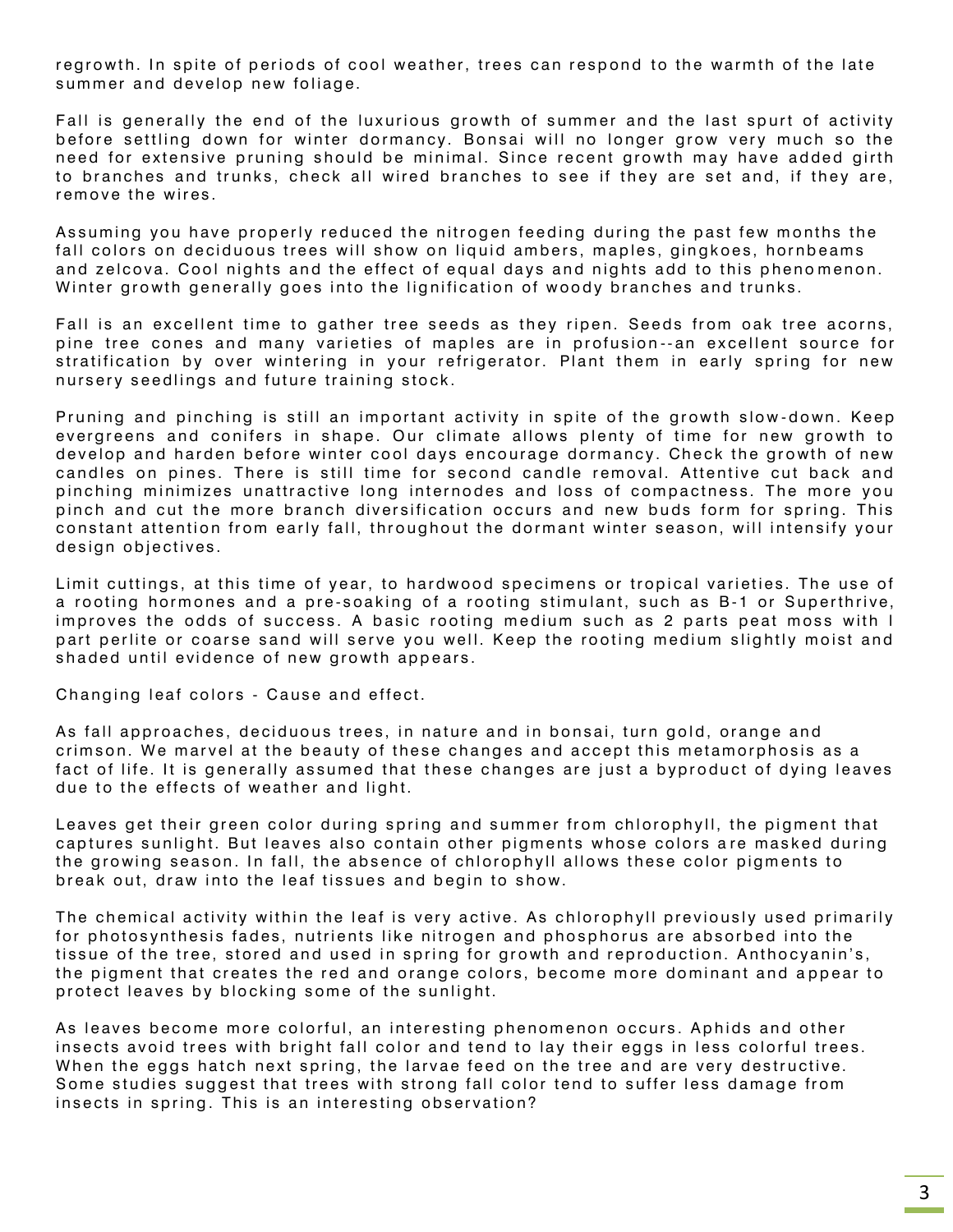Haiku Poem:

Quaking leaves stir in the breeze To tell of soft winds The day passes and night falls

**By Marty Mann** 

This article has been extracted from the recently published book called ' Bonsai Ideas'.© By Marty Mann. Material is not to be copied without publisher or author's permission **Se p t e m b e r - 2 0 1 2**

## **UP COMING EVENTS**

*Bowers Museum Show at the John M. Lee Court, September 11-15 from 10am to 4pm.* On Thursday, September 12, there will be extended hours until 8pm with special presentation by Dr. Kendall Brown of Long Beach St. University on Japanese Gardens and from 5-7pm a Koto Player. Kofu members will have free access to the Bonsai display during the show dates. Enter from north side John Lee Court.

## **October 30 – November 3, 2013 Burbank, California**

**Golden State Bonsai Federation (GSBF) Convention XXXVI "Bonsai Artist Studio: Outside the Box"** will be held at Marriott Hotel Los Angeles Burbank Airport. Headliners David DeGroot, Suthin Sukosolvisit and Peter Warren. Wonderful offsite field trips on Wednesday, October 30. Convention to be held Friday, October 31 through Sunday, November 3, 2013. Be sure to watch for pre-convention tours and activities. Visit our convention website [http://www.gsbf-bonsai.org/convention](http://www.gsbf-bonsai.org/convention/)